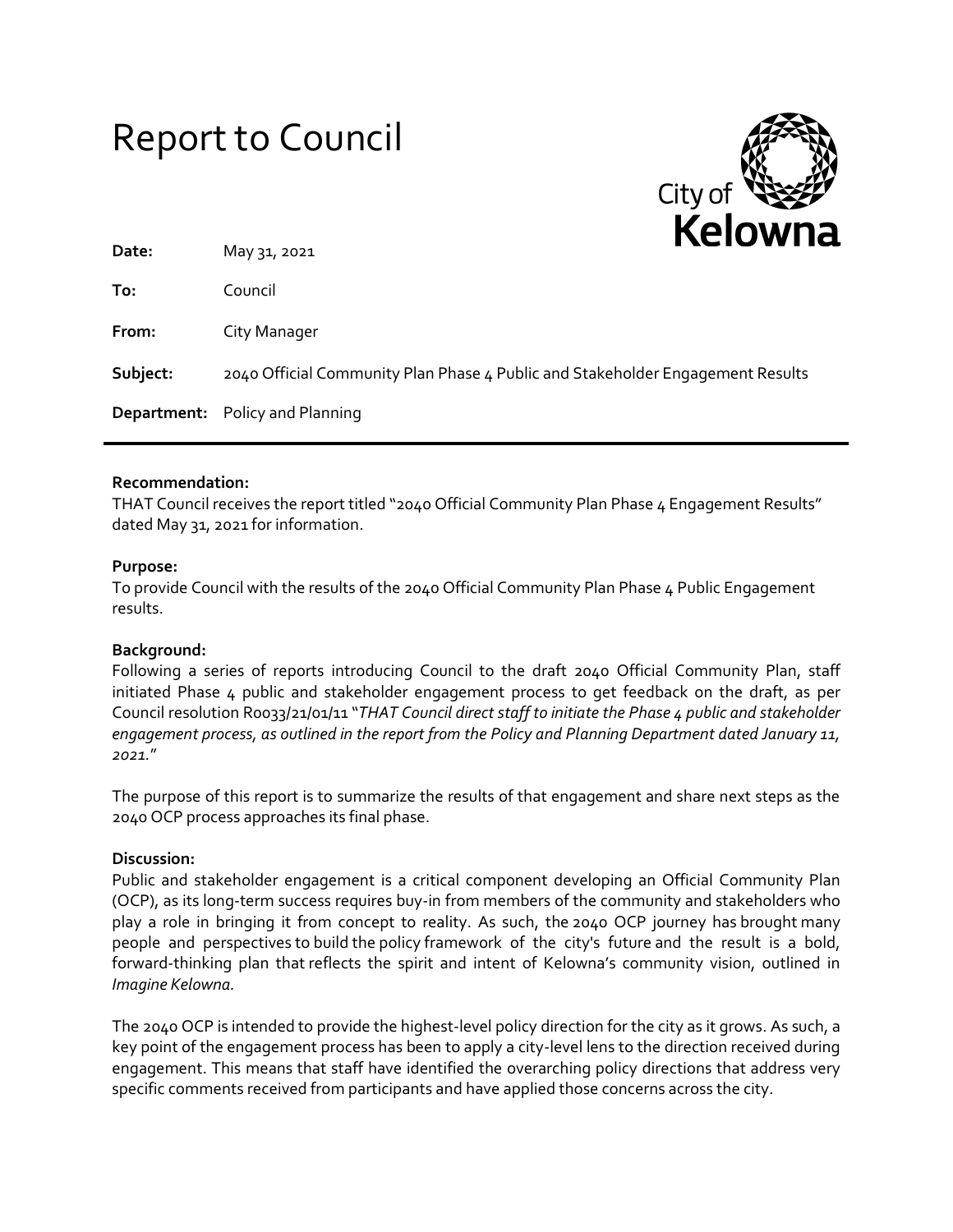With the final engagement process coming to an end, this report aims to summarize the following:

- *The foundations of the plan continue to be supported.* Throughout the *Imagine Kelowna* process and the numerous engagement processes during the 2040 OCP update, staff have heard consistently that Kelowna residents would like to see the city accommodate growth by focusing more of it towards the Urban Centres and Core Area, slowing suburban growth at the edge of the city, preserving agricultural lands and natural areas and being better positioned to take action on climate change. The various engagement processes have also revealed that residents expect to see transportation investments, parks and supporting infrastructure be delivered to accommodate that growth.
- *Some topics in the draft will need further refinement.* While the Plan's foundations, including the 10 Pillars, continue to be affirmed, there are some aspects of how future growth would be accommodated that warrant more attention as staff refine the draft Plan during the remainder of Phase 4. While all feedback is considered, clear themes have emerged which will inform noteworthy changes for content refinements. These themes are summarized later in this report. The in-depth Phase 4 Engagement Summary is provided in Attachment 1.

The topics, issues and concerns raised by participants as part of this latest and final round of engagement were numerous and varied and it is not possible to capture all of the feedback in this report or in the Phase 4 Engagement Summary (see Attachment 1).

## **How Did We Get Here? Previous 2040 OCP Engagement**

The 2040 OCP process is rooted in a robust public and stakeholder process that aimed to establish high level directions first with broader and more general engagement in earlier phases, and to refine those directions with more targeted objectives and policies in later phases with more focused engagement.

The Phase 4 engagement process is the last of a series of engagement processes for 2040 OCP review, excluding the public hearing process included as part of Phase 5. As such, it is important for Council to consider this feedback in the context of the previous engagement processes, particularly *Imagine Kelowna, Pick Your Path* and the Neighbourhood Expos. To that end, a summary of all the engagement processes that informed the draft 2040 OCP processes is outlined below.



## *Figure 1: 2040 Official Community Plan Development Phases*

#### *Imagine Kelowna*

While not formally part of the 2040 OCP process, the engagement process and resulting community vision that is *Imagine Kelowna* was an important part of laying the foundation for the 2040 OCP.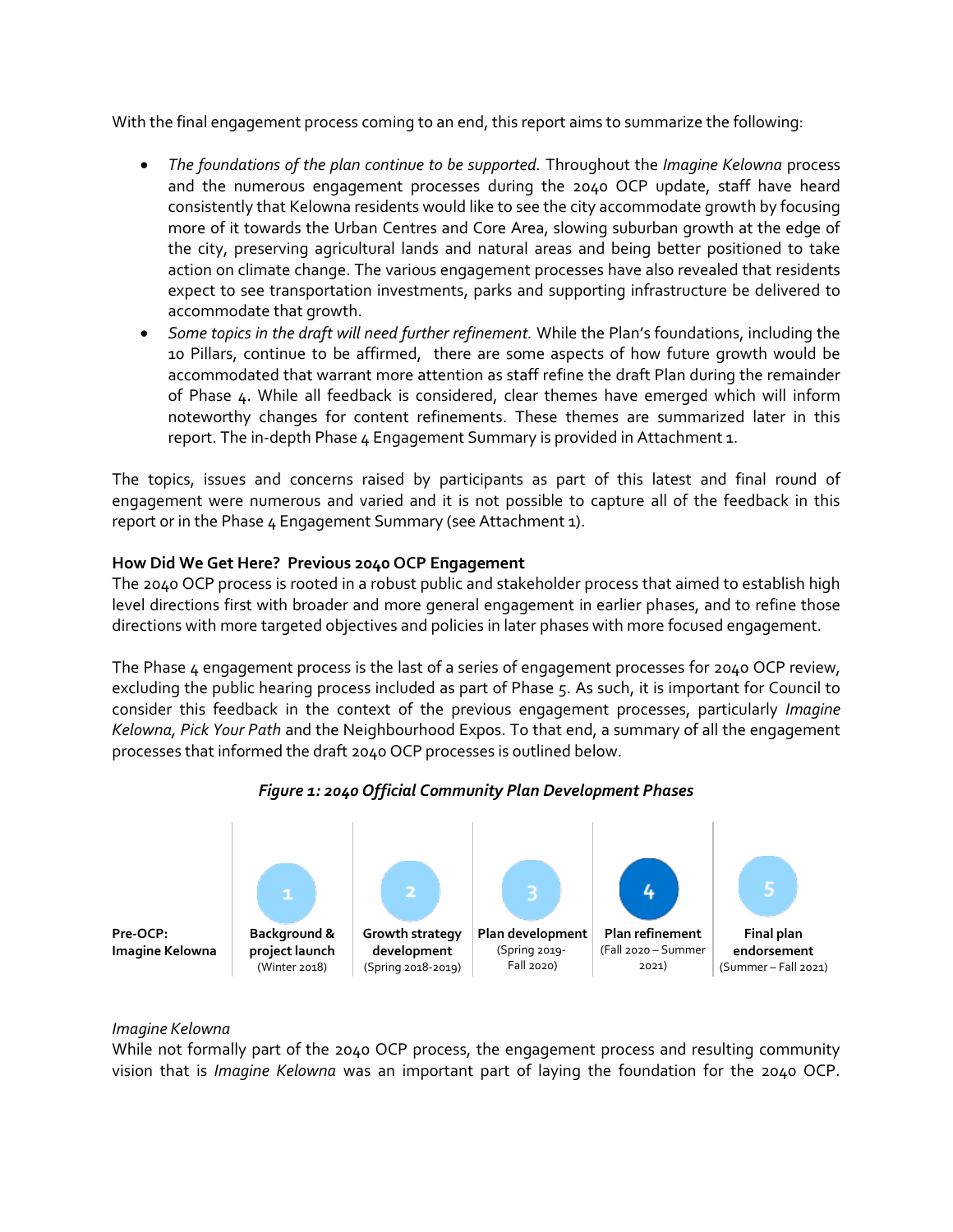Developing *Imagine Kelowna's* vision, goals and principles, as illustrated in Figure 2, involved one of the largest public engagement exercises in the City's history, engaging over 4,000 residents.



# *Figure 2: Imagine Kelowna Principles and Goals*

These goals form the foundation of the draft 2040 OCP, including the plan's growth strategy and the 10 OCP Pillars. Importantly, this process laid the foundation for future engagement work.

## *Phases 1 and 2: Pick Your Path*

Public engagement in the early phases gathered feedback on one of four possible growth scenarios through the *Pick Your Path* process. *Pick Your Path* feedback aligned with what the City heard during *Imagine Kelowna*, that participants were most supportive of future growth being targeted more towards the Urban Centres, but importantly, to also signal more growth in the surrounding Core Area in the form of residential infill to accommodate more housing variety. Growth in suburban neighbourhoods would be slowed, protecting agricultural lands and environmentally sensitive areas and prioritizing transportation options that would benefit the highest number of residents.

## *Phase 3: Neighbourhood Expos*

Following Council's selection of a preferred growth scenario, a more detailed land-use plan and early iterations of the Plan's foundations (which would later become the OCP pillars) were developed, and this work was translated to the public through a series of "Neighbourhood Expos".

Feedback received as part this process suggested that participants were still supportive of focusing most growth into Urban Centres and the Core Area, limiting suburban growth to protect rural and agricultural lands. However, participants shared concerns about adequately servicing the proposed land uses with a mix of transportation options and utility infrastructure, a strong desire for more park space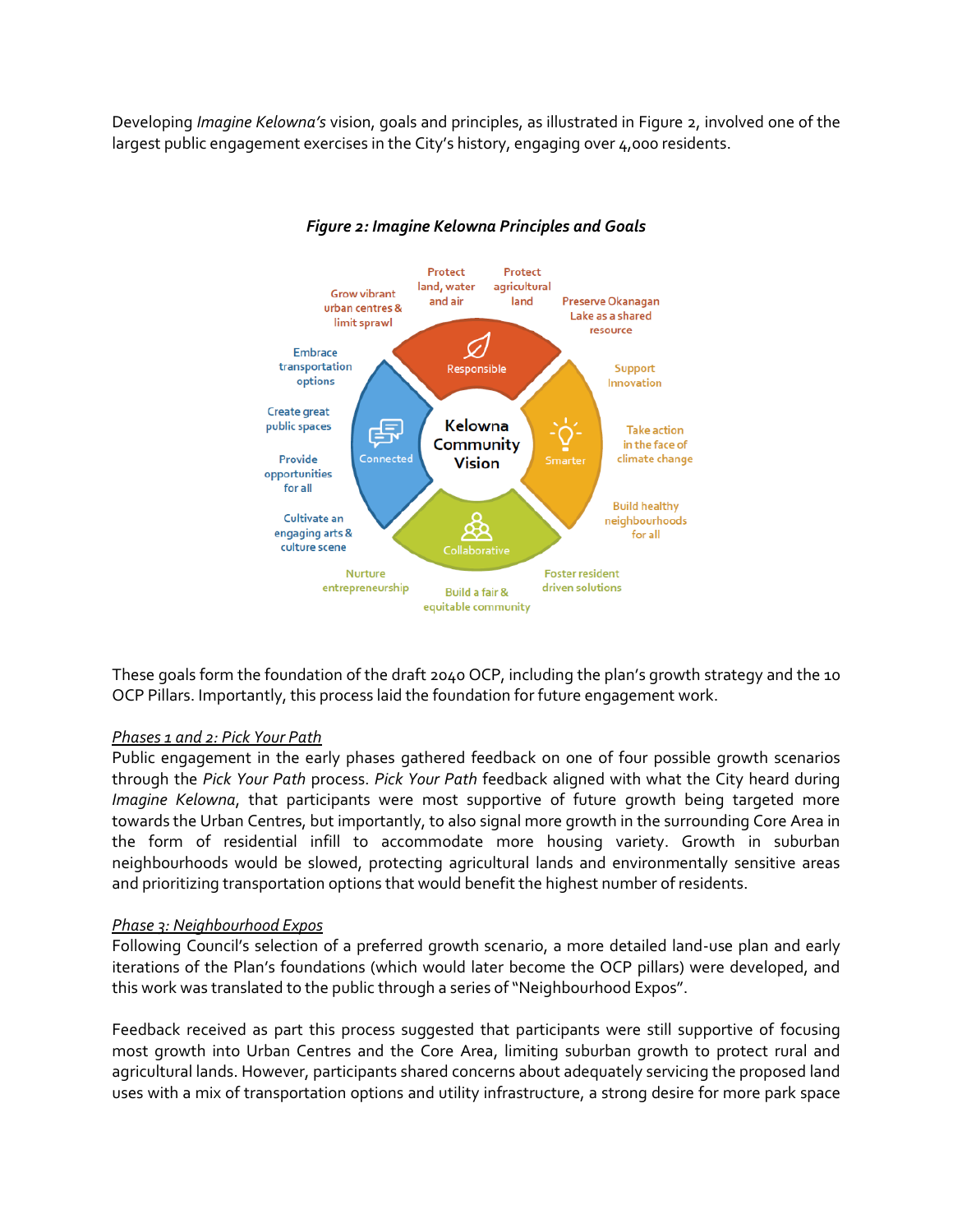in high growth areas, concern over the loss of tree canopy and urban vegetation to accommodate density, and building heights in the Urban Centres.

This engagement again reinforced continued support for the OCP's foundations, but policy work as part of the draft Plan would need to address these topic-based issues that are important to the community.

## **Phase 4 Public and Stakeholder Engagement**

With due consideration of the feedback received through previous engagement, Phase 4 engagement intentionally focused less on how effectively the key directions of the Plan's objectives and policies deliver the growth strategy vision, and instead this phase of engagement set out to inform and consult with the public and stakeholders (see Figure 3) on:

- Key directions for Urban Centres;
- Promoting residential infill in the Core Area;
- Protection of agricultural lands and build-out of suburban neighbourhoods; and
- Climate action and environmental preservation

In response to limitations of COVID-19 restrictions, public and stakeholder engagement was impacted by restricting opportunities for in-person meetings and interactions. As such, most of the Phase 4 engagement was provided online with the exception of a public display at City Hall that allowed people to learn about the plan and provide feedback. As outlined in the Council report dated January 11, 2021, the engagement tactics included the following:

- Online surveys and an in-person interactive display
- Online focus groups and discussion forums
- Online stakeholder workshops
- Indigenous engagement

The level of participation from the community is outlined in Figure 4 (below) and in Attachment 1.

#### *Online Surveys and In-Person Interactive Display*

The OCP Phase 4 engagement process included a survey that was delivered both online through the *Get Involved* page and through an in-person interactive display made available at City Hall. The survey outlined key directions that the draft OCP was signaling to support the plan's growth strategy and OCP Pillars, and participants were asked to what extent they supported these directions. Participants also had an openended opportunity to provide additional thoughts on the draft Plan.



## *Figure 4: Phase 4 Participation at a Glance.*



#### *Figure 3: Citizen and Stakeholder Groups*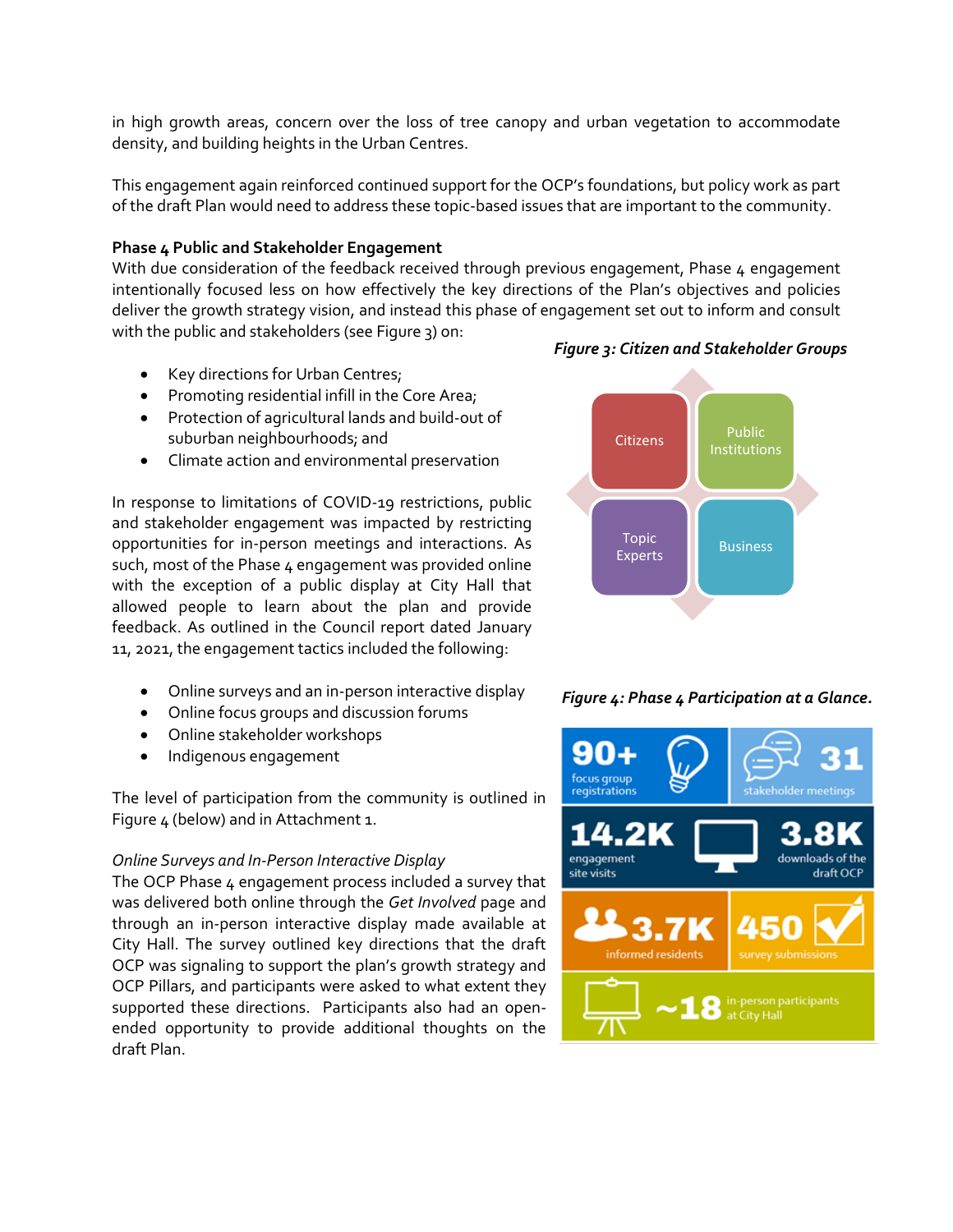Support for the key directions was high, with 87% of respondents indicating they mostly supported directions the draft Plan. Where respondents indicated that they mostly, somewhat, or did not support the key directions, they were asked to elaborate on what they felt was missing. A summary of the themes from this process is outlined in the Attachment 1: Phase 4 Engagement Summary.

# *Online Focus Groups and Discussion Forums*

Staff hosted three 90-minute online focus groups to engage with Kelowna citizens on key directions for 3 theme areas: 1) climate action and environment, 2) Urban Centres and residential infill, and 3) suburban neighbourhoods and agricultural lands. During each session, participants were presented with an overview of the Plan's key policy directions and approach. Participants were then asked what they liked about the key directions, what needed improvement and what was missing. The results of these focus groups are summarized in Attachment 1: Phase 4 Engagement Summary.

Participants also had the opportunity to ask questions and subject matter experts answered during the live session. Any questions that went unanswered were posted and responded to on the *Get Involved* site.

## *Stakeholder Workshops*

Staff hosted a series of over 30 workshop sessions with key community stakeholders between December 2020 and May 2021. The purpose of these sessions was to review the draft plan with local businesses, education, community health and wellness interests, as well as other levels of government to get detailed feedback on its content. The sessions held and the resulting themes are outlined in detail in Attachment 1: Phase 4 Engagement Summary.

Attachments 2 – 11 include the written feedback from stakeholders as well as individuals and organizations that were not part of the stakeholder engagement process. This feedback will be included as part of refinement of the draft OCP.

## *Indigenous Engagement*

In keeping with the Truth and Reconciliation Calls to Action, the City has worked to ensure that the development of the 2040 OCP is representative of the diverse voices of Indigenous communities in the area. In September 2019, the City engaged the services of a local Indigenous consultant to assist in the development and delivery of a process to engage with Indigenous communities and to ensure policies are crafted with an Indigenous lens. Engagement sessions followed shortly after and concluded in early 2020 with the following organizations:

- Westbank First Nation (including Chief and Council, the Elder's Council, the Youth Council, the Family Programming Group and staff)
- Okanagan Indian Band (including Chief and Council and staff)
- Okanagan Nation Alliance
- Ki-Low-Na Friendship Society
- Kelowna Metis Association

At their request, OKIB staff have informed OKIB Chief and Council about the directions of the draft OCP with materials provided by the City. Staff have confirmed that no additional comments or concerns were raised during these discussions. Westbank First Nation and the Okanagan Nation Alliance will be available to provide feedback in June 2021, and staff will strive to incorporate any such feedback as part of the OCP refinement process during Phase 4.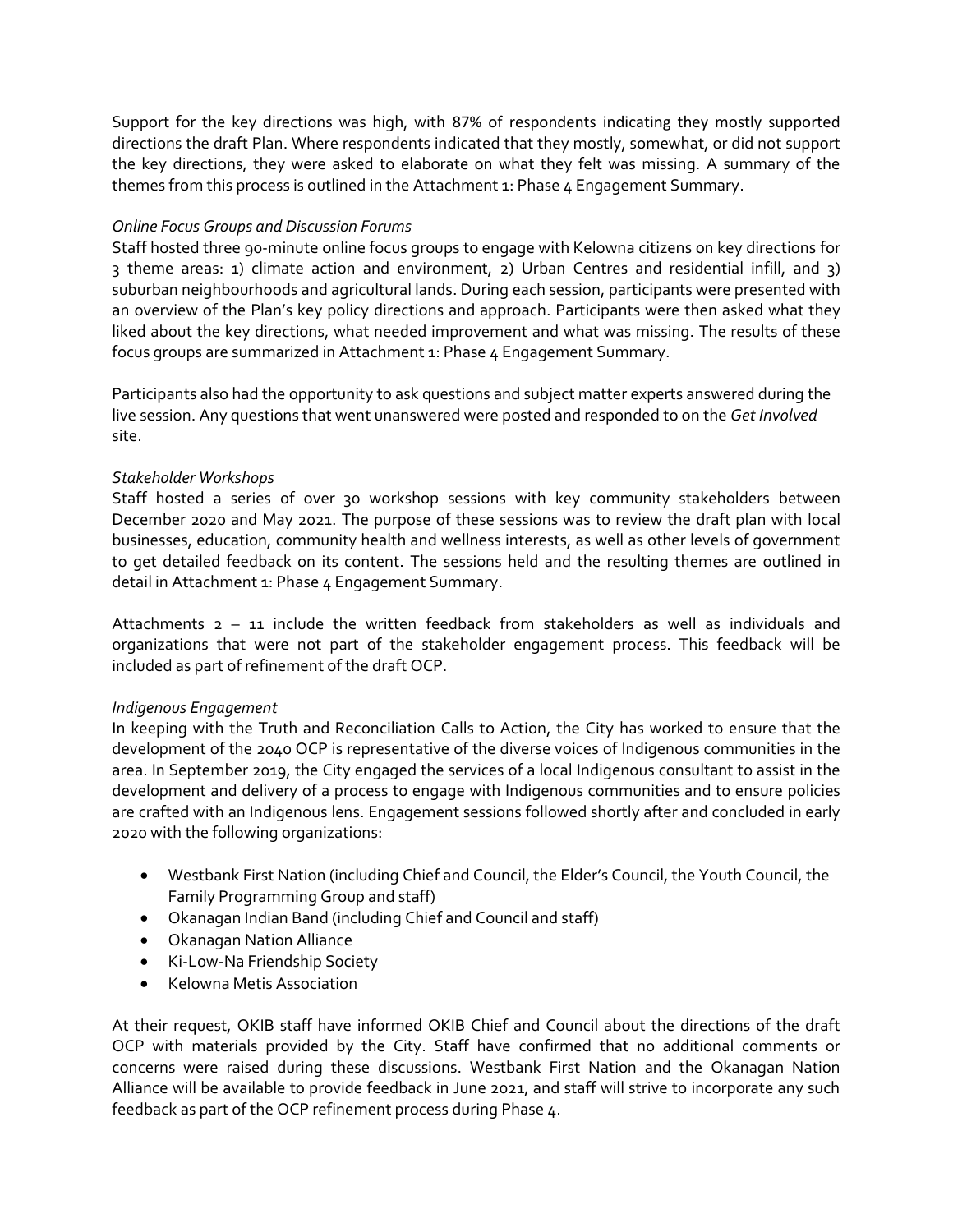## **Major Themes Identified**

Major themes that were identified throughout Phase 4 engagement process are outlined below in Figure 5. While all feedback is being considered during the plan refinement process, these themes will likely require greater consideration through the plan refinement process. It is worth re-iterating that the majority of engagement participants are fully or mostly supportive of the directions in the plan, so the concerns and considerations constitute a much smaller sampling of engagement participants.

| Figure 5: Phase 4 Engagement Major Themes                                                                                         |                                                                                                                                          |                                                                                                                                                                                                                                               |  |  |  |  |
|-----------------------------------------------------------------------------------------------------------------------------------|------------------------------------------------------------------------------------------------------------------------------------------|-----------------------------------------------------------------------------------------------------------------------------------------------------------------------------------------------------------------------------------------------|--|--|--|--|
| <b>Excitement about draft OCP</b>                                                                                                 | <b>Concerns about draft OCP</b>                                                                                                          | <b>Considerations for OCP</b><br><b>Refinement</b>                                                                                                                                                                                            |  |  |  |  |
| <b>Overall Document Structure &amp; Implementation</b>                                                                            |                                                                                                                                          |                                                                                                                                                                                                                                               |  |  |  |  |
| The OCP Pillars have a high level<br>of support.                                                                                  | The OCP Pillars rely too much on<br>technical language, and at times<br>their intent is unclear.                                         | Develop refined wording to better<br>articulate the intent of each pillar.                                                                                                                                                                    |  |  |  |  |
| Support for the draft Plan's<br>foundations (Pillars, key<br>directions) remains strong.                                          | There needs to be a stronger<br>commitment by the City to follow<br>the Plan. Currently, there are too<br>many OCP amendments.           | Provide more clarity on the role of<br>the OCP as a guiding document as<br>well as the role of implementation<br>actions to follow its adoption.                                                                                              |  |  |  |  |
| Positive comments/sentiment on<br>the scope and comprehensive<br>nature of the draft Plan.                                        | The document is very long and at<br>times it can be difficult to find and<br>understand relevant policies.                               | Seek opportunities to reduce and<br>consolidate policies where possible.<br>Continue to develop online version<br>of the document in keeping with<br>"Online First" approach that will<br>improve searchability to find<br>relevant policies. |  |  |  |  |
| <b>Urban Centre Development</b>                                                                                                   |                                                                                                                                          |                                                                                                                                                                                                                                               |  |  |  |  |
| There is high level of support for<br>key directions to focus<br>employment and higher density<br>housing forms in Urban Centres. | There are concerns about the<br>proposed height policies,<br>particularly in Pandosy and<br>Downtown.                                    | Re-examine height policies and<br>maps for Urban Centres.                                                                                                                                                                                     |  |  |  |  |
| There is high level of support for<br>key directions to reinforce Urban<br>Centres as the city's largest<br>activity hubs.        | Public safety remains a concern,<br>particularly Downtown and in<br>parks.                                                               | Explore opportunities for broad<br>policy direction regarding public<br>safety. Feedback to be provided to<br>other city departments for<br>consideration in future planning<br>work as part of OCP implementation                            |  |  |  |  |
| There is support for aligning<br>density along key transit<br>corridors, with Urban and Village<br>Centres as hubs.               | Consider allowing for more<br>commercial uses along Transit<br>Supportive Corridors.                                                     | Review Future Land Use and Core<br>Area policies related to Transit<br>Supportive Corridors.                                                                                                                                                  |  |  |  |  |
| <b>Housing and Residential Infill</b>                                                                                             |                                                                                                                                          |                                                                                                                                                                                                                                               |  |  |  |  |
| There is a high level of support<br>for approach to providing greater<br>housing variety in Core Area and<br>Urban Centres.       | More emphasis is needed on<br>housing affordability, particularly<br>housing that meets the needs of<br>existing residents and families. | Seek opportunities for greater<br>emphasis on affordability in OCP<br>and future implementation actions.<br>Prioritize residential infill strategy as<br>an implementation action.                                                            |  |  |  |  |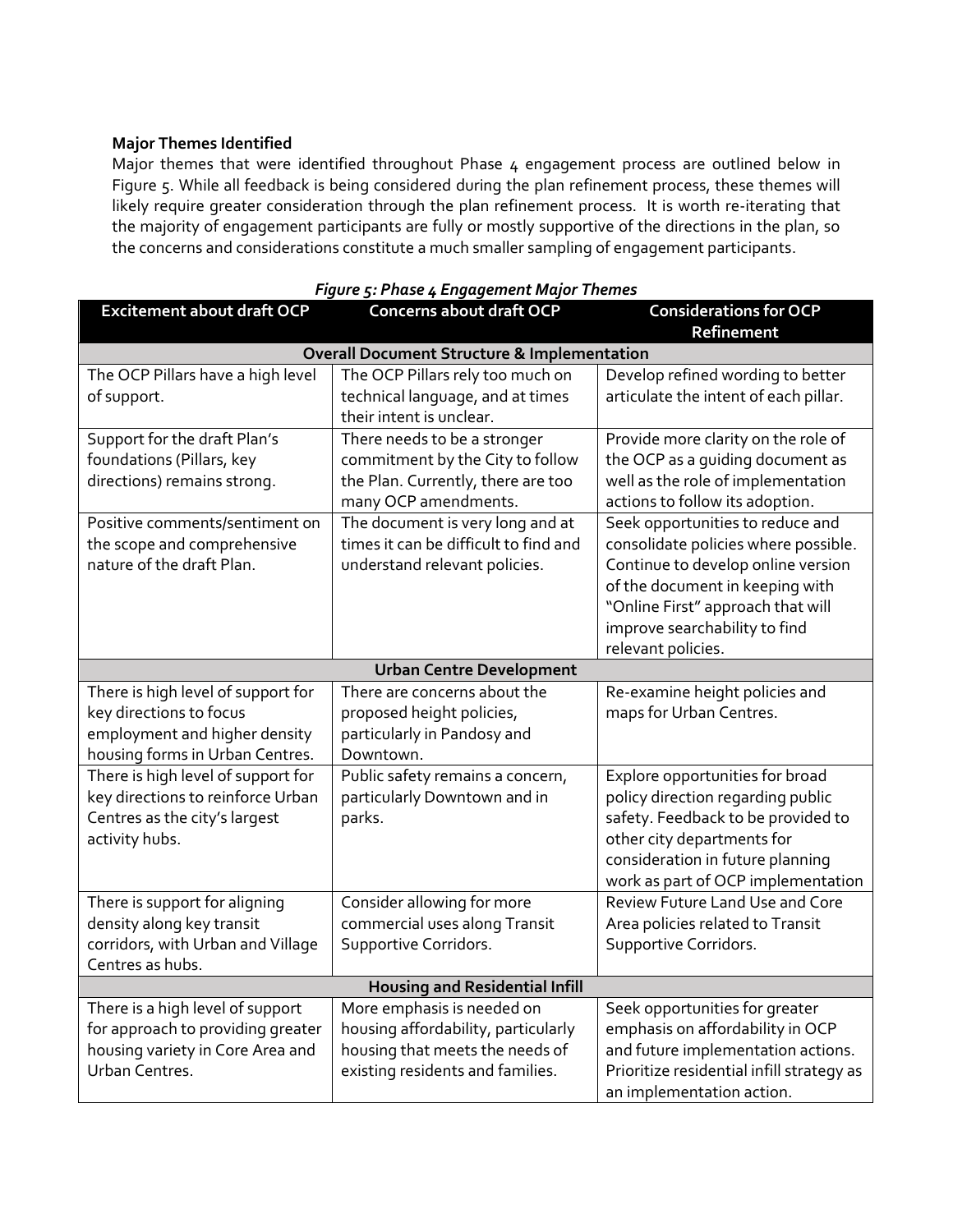| The provision of more context                 | There needs to more attention            | Review the Form and Character         |  |  |  |
|-----------------------------------------------|------------------------------------------|---------------------------------------|--|--|--|
| sensitive infill is supported.                | paid to the design of infill (form       | Design Guidelines in the draft plan.  |  |  |  |
|                                               | and character), the retention of         | Use feedback to guide more            |  |  |  |
|                                               | trees and greenery, and parking.         | detailed implementation actions.      |  |  |  |
| Support for residential infill that           | Future land use and policies             | Review Core Area and Heritage         |  |  |  |
| is sensitive to heritage contexts.            | needed to be stronger to                 | policies and land use in the draft    |  |  |  |
|                                               | adequately protect Heritage              | plan. Use feedback to guide future    |  |  |  |
|                                               | <b>Conservation Areas.</b>               | heritage planning.                    |  |  |  |
| Suburban Neighbourhoods and Rural Lands       |                                          |                                       |  |  |  |
| There is a high level of support              | Some residents were concerned            | Clarify the intent of the "Stop       |  |  |  |
| for the approach to slowing                   | that this approach would create          | Planning New Suburban                 |  |  |  |
| growth in the suburban                        | more housing affordability               | Neighbourhoods" Pillar (including     |  |  |  |
| neighbourhoods and protecting                 | challenges, while others wanted to       | associated policy language and        |  |  |  |
| agricultural lands.                           | the City to take a harder stance on      | implementation actions). Do not       |  |  |  |
|                                               | slowing suburban growth.                 | modify the Growth Strategy.           |  |  |  |
| There is support for completing               | There is a desire for more clarity on    | Review the Suburban                   |  |  |  |
| the remaining suburban                        | the role of suburban Village             | Neighbourhoods chapter to provide     |  |  |  |
| neighbourhoods and improving                  | Centres and flexibility for housing      | greater clarity for the plan's vision |  |  |  |
| livability.                                   | types in those neighbourhoods.           | for that district.                    |  |  |  |
| <b>Equity and Inclusion</b>                   |                                          |                                       |  |  |  |
| There is a high level of support              | The draft Plan's policies seem           | Explore opportunities for additional  |  |  |  |
| for key directions that address               | vague and are lacking in specifics.      | policy and greater emphasis for the   |  |  |  |
| equity and inclusion.                         |                                          | role of implementation actions.       |  |  |  |
|                                               | Transportation, Parks and Infrastructure |                                       |  |  |  |
| Residents are eager for greater               | Investments in corresponding             | Provide feedback to inform            |  |  |  |
| emphasis on active                            | infrastructure needs to keep pace        | finalization of the Transportation    |  |  |  |
| transportation and transit                    | with growth.                             | Master Plan.                          |  |  |  |
| options.                                      |                                          |                                       |  |  |  |
| The emphasis on providing more                | Greenspace in general needs to be        | Continue to emphasize new parks in    |  |  |  |
| parks and public spaces in high               | better protected, especially in the      | high growth areas. Clarify how other  |  |  |  |
| growth areas/urban locations was              | Urban Centres, the Core Area and         | issues like tree protection will be   |  |  |  |
| widely supported.                             | along the lake. Tree canopy              | addressed as part of the              |  |  |  |
|                                               | retention is vital.                      | implementation plan.                  |  |  |  |
| <b>Climate Change and Natural Environment</b> |                                          |                                       |  |  |  |
| General sentiment of climate                  | Targets need to be more                  | Explore refinements to climate        |  |  |  |
| action and community                          | aggressive, and the City needs to        | related policies. Examine the climate |  |  |  |
| responsibility is valued in the               | start taking more decisive action.       | action implementation activities to   |  |  |  |
| draft Plan's approach.                        |                                          | ensure high impact.                   |  |  |  |
| Environmental protection is a                 | Concern about the City's                 | Clarify the role of implementation    |  |  |  |
| strong focus area of the                      | commitment to take the necessary         | actions related to environmental      |  |  |  |
| community, and strong                         | steps to have meaningful impact          | protection. Ensure OCP                |  |  |  |
| agreement to protect and                      | on environmental protection and          | environmental indicators are          |  |  |  |
| maintain environmental systems                | climate resiliency.                      | selected to carefully monitor         |  |  |  |
| integrity.                                    |                                          | progress.                             |  |  |  |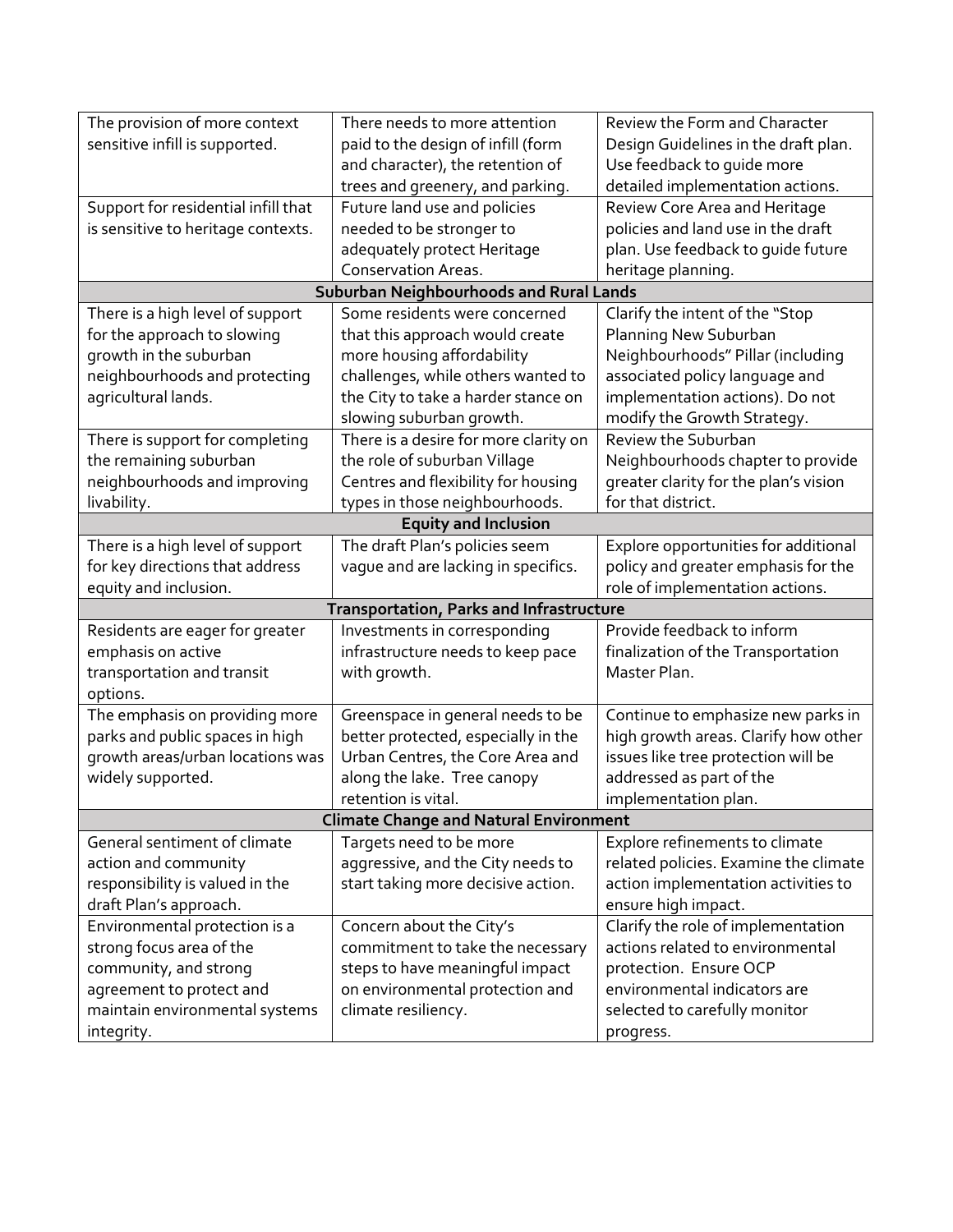#### **Next Steps**

As outlined above, the next steps in the OCP planning process will focus on refinements to the draft Plan. As these refinements take place, staff will continue to collaborate with stakeholders to ensure that the refined OCP content balances as many of the community sentiments while achieving the Plan's growth strategy objectives.

Of note, the Parks Planning team will be coming forward with a parks report to update Council on the corresponding parks approach to support the 2040 growth strategy in the coming weeks. As noted in the public engagement summary report, the inclusion of green space, parks and tree canopy coverage is a key ingredient to support urban livability as the city grows and densifies.

As outlined in Figure 6, refinements will take place throughout Summer 2021, with a revised draft OCP presented to Council for their consideration later this year. At that time, Council will decide to initiate the bylaw reading process, public hearing and final approval.



## *Figure 6: Remaining Phases in 2040 OCP Process*

## **Conclusion:**

The purpose of Phase 4 engagement was to hear from city-wide voices and to use their knowledge to inform and refine the draft policy intentions during the final phase of drafting the Plan. The objectives and policies reflect what Kelowna needs to accomplish city-building that is transformational and affirming of our citizens vision. Engagement has been comprehensive and extensive, and this final phase of outreach has captured a general sentiment that our residents are passionate about the path forward for a livable, sustainable, and resilient future city.

With the completion of the Phase  $\mu$  engagement, the 2040 OCP process is moving towards its final stages. The engagement volume and significant feedback from citizens and community stakeholders has underscored that the community is excited for a 2040 OCP that gives our community a renewed growth strategy direction to guide current and future city-wide growth decisions. This rich, valuable content equips staff to make adjustments to the draft Plan and continue forward for Council's consideration with the OCP adoption before year end.

## **Internal Circulation:**

Planning & Development Services Partnerships & Investment Development Planning Infrastructure